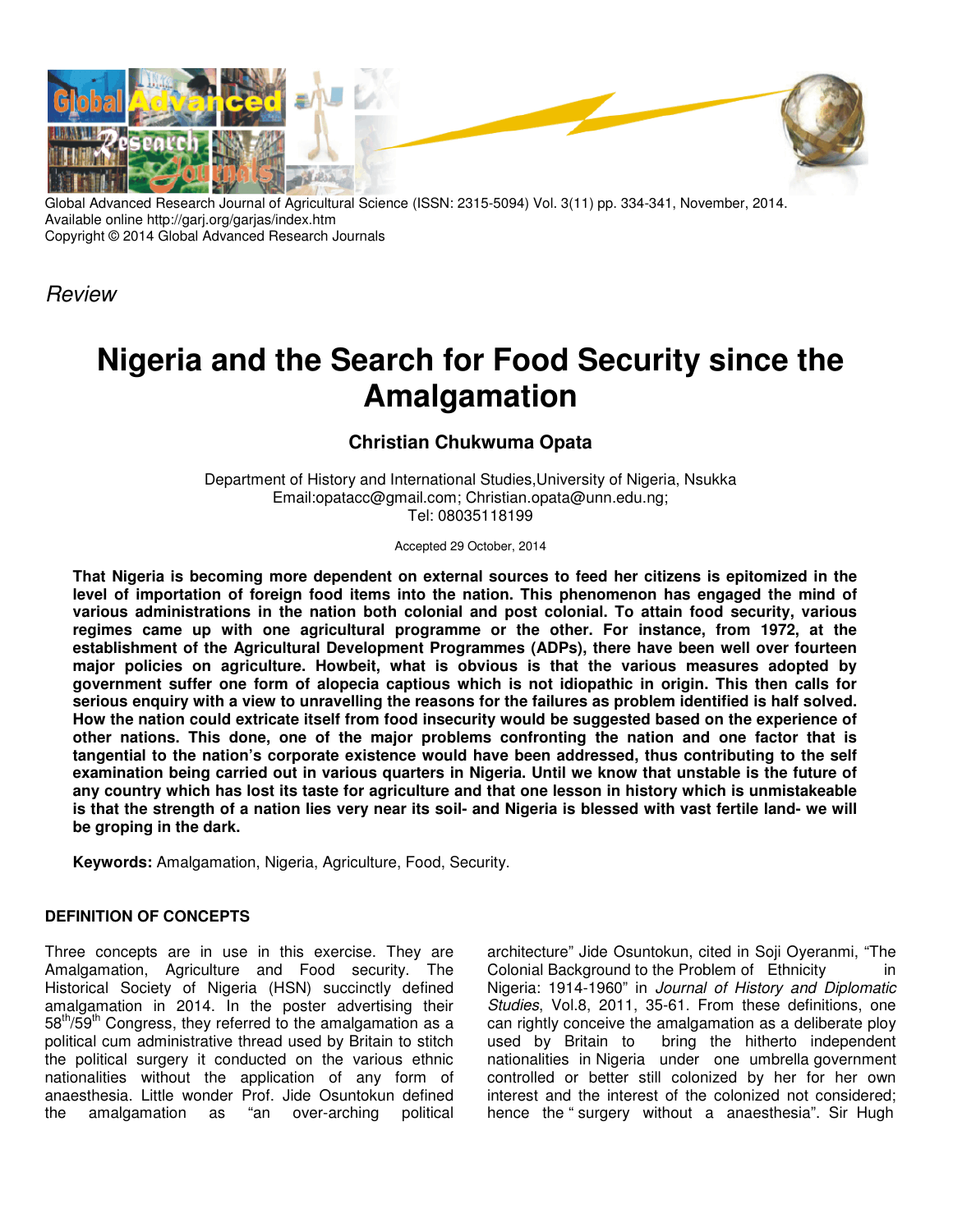Clifford who governed Nigeria from 1919-1925 subscribes to this line of thought as he maintains that Nigeria is a collection of independent native States, separated from one another... by great distances, by differences of history and traditions and by ethnological, racial, tribal, political, social and religious barriers. Prof. Adebayo Adedeji, cited in Soji Oyeranmi, "The Colonial Background to the Problem of Ethnicity in Nigeria: 1914-1960" in Journal of History and Diplomatic Studies, Vol.8, 2011, 37.

Agriculture on its part involves the cultivation of land, raising and rearing of animals, for the purpose of production of food for man, feed for animals and raw materials for industries. It involves cropping, livestock, forestry, fishing, processing and marketing of agricultural products. J.C.Anyanwu et al, The Structure of the Nigerian Economy (1960-1997), Onitsha: Joanee Educational Publishers Ltd., 1997, 10.

Food security has been defined by various scholars in different ways. In 1996, the Rome Declaration on world food security defined food security as food that is available at all times, to which all persons have means of access, which is nutritionally adequate in terms of quantity, quality and variety, and is acceptable within the given culture and J. Clover cited in E.O. Ojo and P.F. Adebayo, " Food Security in Nigeria: An Overview" , European Journal of Sustainable Development, Vol.1, No.2, 2012, 199-222. The United Nations Organization saw food security as the most basic human need and as a central indicator to absolute poverty and physical well being and holds that food security not only refers to an adequate aggregate supply of food, but also means that people at all times have both physical and economic access to basic food. According to this body, two indicators are used in measuring food security. These are measuring food supply as the mean daily per capita supply of calories and protein and child hunger rate which is measured by the percentage of children under five years of age who are undernourished For more insight on this see United Nations Development Programme (UNDP), 1994, Human Development Report,1994, New York: Oxford University Press,1994.

#### **INTRODUCTION**

Three major arguments inform the basis for this study. One is the observation by General Babangida, a onetime president of Nigeria to the effect that in Nigeria, people manage affluence to achieve poverty. Ngozi Veronica Nkah, "Echoes on Nigerian Politics", The Economy, Vol.1, No.29, October 31, 2011, 12. The second motivation came from Chief Obafemi Awolowo through an open letter to Shehu Shagari on July 1, 1981. In the letter, Awolowo made Nigerians understand that Nigeria as a nation is seriously ill. The Nigerian economy he noted ails critically; and the body- politic he said aches in every part of its

organism as in everywhere, there was hunger, depression, and discontent. Obafemi Awolowo, "Excerpts from Awolowo's Letter to Shagari" The Nigerian Economist, March 29, 1993, 14. The third motivation for this study is to see how Nigeria that is a signatory to the Maputo Declaration on food security had helped in violating the same clause it willingly signed and how such action have endangered food insecurity/crisis in Nigeria.

# **Agricultural Policy and the Disarticulation of Domestic Food Production in Colonial Nigeria**

Prior to the contact between Nigerians and the colonial government, agricultural practices were very pronounced in their economic activities. However, when Britain came into Nigeria as colonizers, they made some notable changes in the nation's agricultural practices. First, they adopted an agricultural policy which encouraged agriculture to be carried on in the traditional forms of African land tenure devoid of mechanization and plantations. K.M. Buchanan and J.C. Pugh, Land and People in Nigeria, London, University of London Press, 1958, 98. Sir Hugh Clifford justified the latter approach using the economic and social upheavals connected with plantation agriculture that were experienced in East Africa as an excuse. What the British policy on agriculture was bent on achieving at this time was how to ensure steady flow of agricultural produce that would serve as raw materials for her industries. To attain this objective, the British sought to create a money economy in which commercial agricultural export was the key factor, even as they left the prosecution in the hands of the native peasantry. As the natives were not informed on new agricultural practices, they began to "educate" them in the scientific and economic methods of modern agriculture and in the importation and distribution of agricultural implements of a superior type to those locally made. M.O. Ijere, "Colonial Policy in Nigerian Agriculture and its Implementation" in Agricultural History, Vol.48, No.2, April 1974, 298-304.

The British went on to complement the latter effort with the provision of extension services to farmers. With respect to extension services Hugh Clifford in 1920 argued that:

The average native of West Africa derives little benefit from an European agricultural station because he cannot be induced to visit it. Similarly, as experience in the Gold Coast has shown, the only instruction which can be rammed into the understanding of the average African farmer is that which is imparted to him personally and directly by officers of the Department who visit him in his own village and accompany their advice by practical demonstration. M.O.Ijere, "Colonial Policy in Nigerian Agriculture and its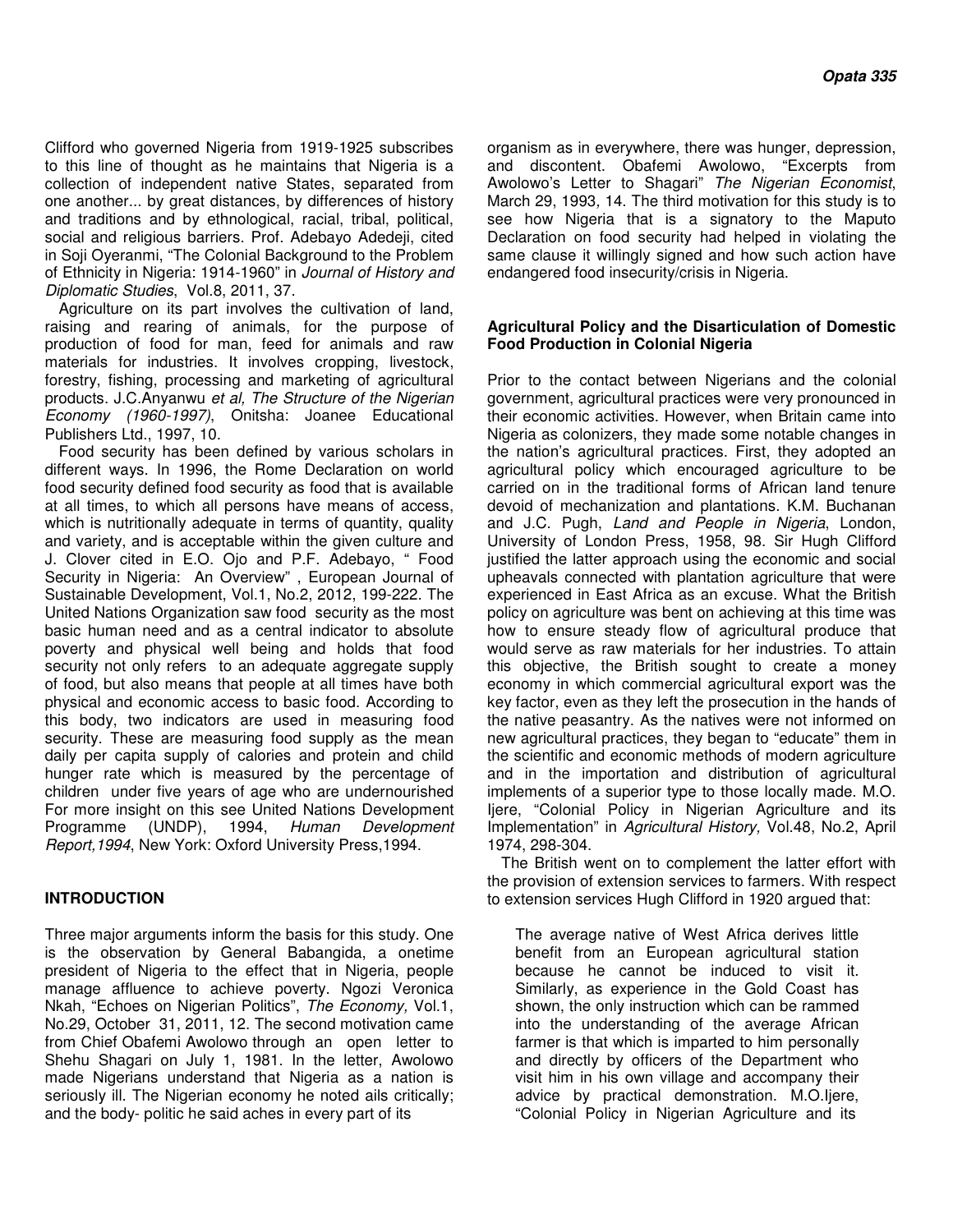Implementation" in Agricultural History, Vol.48, No.2, April 1974, 301.

To ensure that they ripped the benefits of their efforts at improving agricultural productivity, Britain restricted manufacturing in Nigeria. For instance, in 1921, of the 102 non- mining firms in Nigeria, only 7 were allowed to engage in manufacturing; by 1946 the figure rose to 11. In the words of L.S. Woolf, this was made to ensure that "Britain maintained her policy of finding new markets and defend old ones." L.S. Woolf, Empire and Commerce in Africa, London: George Allen and Unwin, 1920, 7.

Implicit in L.S. Woolf's observation is the fact that agricultural production at this stage was not meant to ensure domestic food security but for export. This was made eloquent in 1926, when Clifford stated that Great Britain is a manufacturing country which depends very largely for its new products upon other countries and largely upon tropical countries. He moved that it is important that tropical countries within the British Empire should produce these products in ever-increasing quantities of the highest quality and Nigeria he said should be able to produce the maximum of raw materials. Nigerian Legislative Council Debates, 4th Session, 1926, Lagos: Government Printers, 1926, 44. This logic was one of the policies of the colonial administration that made Nigeria to suffer domestic food insecurity as it diverted the attention of farmer to cash crops for sale and eventual export. During World War 11, consequent on the paucity of raw materials for British industries, especially after Japan seized the Far East in 1939, the British Ministry of Food appropriated to itself the right of sole purchase of primary products from West Africa, including Nigeria. Shokpeka and Nwaokocha argues that these policies of Britain in the field of Agriculture were geared towards the production of export of cash crops to feed her industries and that such policies forced local farmers to ditch the production of food crops to focus on cash crops had negative connotations. S.A. Shokpeka and O.A. Nwaokocha, " British Colonial Economic Policy in Nigeria, the Example of Benin Province, 1914-1954" Journal of Human Ecology, 28(1), 2009, 57-66.

A clear manifestation of such negativity was evident in Northern Nigeria where the colonial administration systematically and heartlessly attacked traditional food economy through four major initiatives. Mahmud Modibbo Tukur noted that they conducted a detailed census on every food item, including spices to ensure full and effective control; Levied taxes on every food item grown, consumed and marketed as reflected by the census in order to extract maximum revenue from it. They also taxed food items carried by trading caravans at a higher rate than they did for British goods as a measure to deter traders from handling food items, by lowering their profits and by deliberately replacing food crops with cash crops

and demoting food crops into the "informal" and so-called "subsistence sector" of the colonized economy M.M.Tukur, cited in Alkasum Abba et al, The Nigerian Economic Crisis: Causes and Solutions, Zaria: Academic Staff Union of Universities of Nigeria, 1985,20. The general line of colonial economic policy in Nigeria was that of intensive exploitation of Nigerian Farmers and their soils, while forcing both the farmer and the soil down to the lowest minimum diet required to keep the one alive, and the other fertile. In the northern part of the country, the colonial regime advocated and pushed as a means of ensuring minimum amount of protein in the diet of the farmer, and manure for the soil. Both the farmer and the soil were primarily to produce crops for export. The colonial regime therefore retreated from enunciating a positive food policy based on either capital investment in food production and fertilizer industry, or based even on food and fertilizer importation. Alkasum Abba et al, The Nigerian Economic Crisis: Causes and Solutions, 21.

Through this means, the food production sector of the Nigerian economy remained underdeveloped throughout the colonial period as the desire of the colonial masters were at cross with that of the native population.

For instance, in the southern part of the country, precisely in Benin Province, the British continued with the policy if forest reservation throughout the 1940s in spite of local opposition. The forest reservation policy had negative effects on local food production as it limited access to farm land among the local farmers. That the latter is true is eloquent in the frightening food shortage of 1945 in Benin Province. The paucity of food led an old Benin farmer to tell the colonial authorities that "we chop yams and corn not timber and rubber". S.A. Shokpeka and O.A. Nwaokocha, "British Colonial Economic Policy in Nigeria, the Example of Benin Province, 1914-1954" Journal of Human Ecology, 59. It is on record that by 1951 a total of 44,928 acres of timber were under natural regeneration treatment. Of this, 6,447 acres were added during 1951 in the Ohosu and Igbuobazuwa reserves. By 1953, 9,748 acres of forest were opened for regeneration under the tropical shelter wood system, bringing the total forest then under regeneration since 1950 to about 118,449 acres or approximately 185 square miles. A further 13.6 square miles was later added to the existing acreages. Thus by 1960, Benin Division had become the home of timber and the official deviation from food crops cultivation was near total. S.A. Shokpeka and O.A. Nwaokocha, "British Colonial Economic Policy in Nigeria, the Example of Benin Province, 1914-1954" Journal of Human Ecology, 59. However, it is of importance to note that colonial agricultural orientation which though, in part, disarticulated and disorientated the local agricultural and food production philosophy, did not eliminate the primary objectives of food production in the colonial societies- elimination of hunger,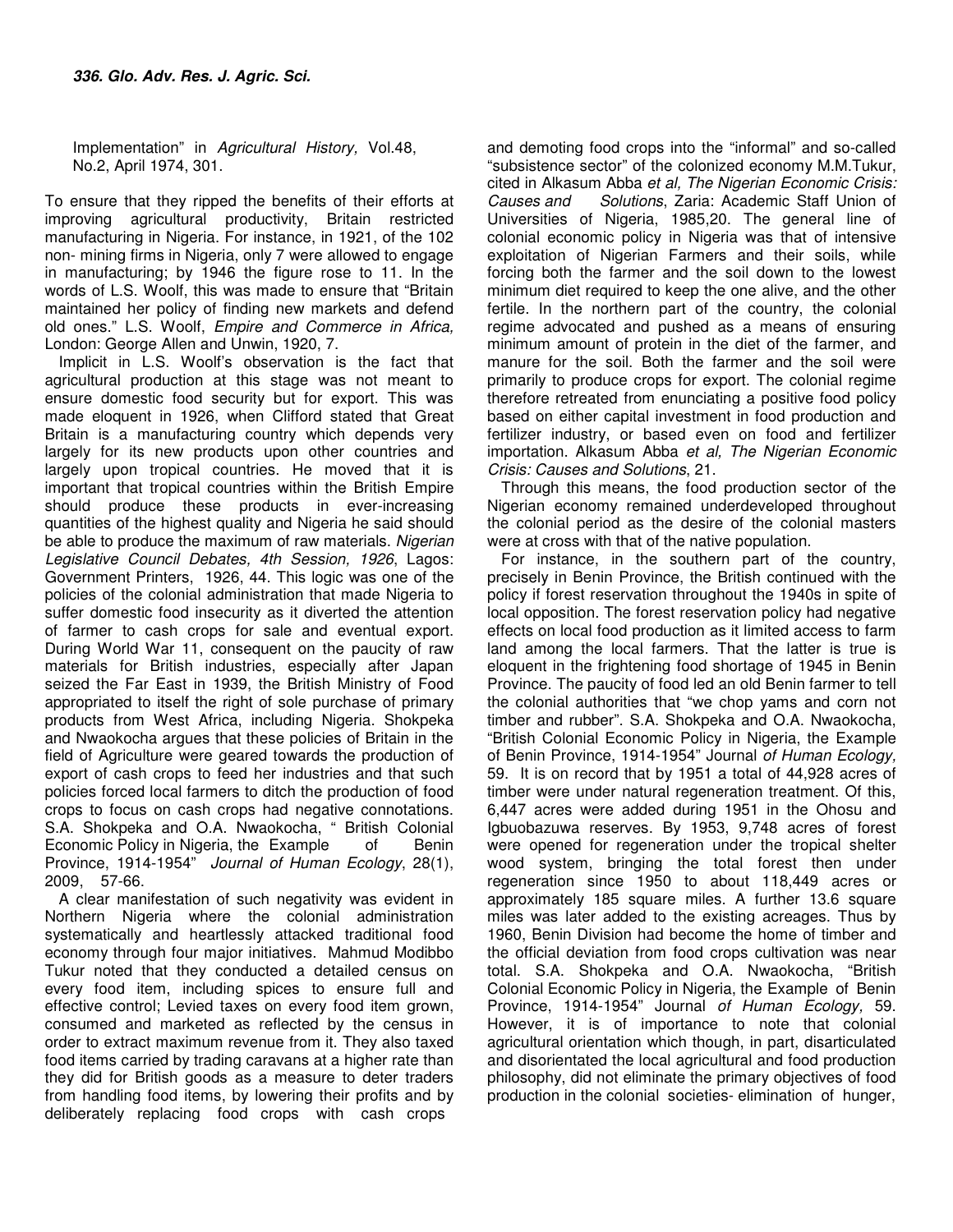sustenance and war against poverty. (A. Adebowale, " Food Production, Hunger and Poverty of Public Policy in Nigeria: A Political Economic Analysis" International Journal of Research in Social Sciences, Vol.2, No.2,2013, 20-25).

# **Post-Independence attempts at achieving food security in Nigeria**

On attainment of independence in 1960, Nigeria's agricultural sector had the same orientation that existed during the colonial era. A good pointer to this fact is the government conceived the idea of River Basin Development Authorities in 1963. The objective of the River Basin Development Authorities was to help in the development of land and water resources potentials of Nigeria for agricultural purposes and general rural development. G.G. Goshit, "Agricultural Development Programmes and Food Security in Nigeria (1970-2004) in P. Ogiji(Ed.) The Nigerian Economy: Challenges and Direction for Growth in the Next 25 Years, Makurdi: Aboki Publishers, 2007, 173-197. This idea was not put to practice in the First Republic as the nation began to implement the ideas inherent in this programme in 1973.Food security in Nigeria in the immediate postcolonial era was not a major issue demanding urgent government attention. This is attested to by the fact that in 1960, food production grew at almost 4% per annum compared with an annual population growth of about 3% between 1960-1967.From that time up till 1970, food situation in the country has worsened to the extent that it dropped to a net−15% between 1970 and 1977 S.A, Adesote and J.O. Abimbola, "A Historical Analysis of Governance and the Attainment of Food Sufficiency in Nigeria" European Journal of Humanities and Social Sciences, Vol.23, No.1,2013, 1220-1236. This decline in food availability put a lot of demand on Nigerian farmers For instance, the history of rice cultivation in Adani dates to this period (immediate post-colonial period). According to Ikechukwu Peter, a rice farmer from Iga community in Uzo Uwani local government Area of Enugu State, rice farming in Adani is associated with early settlers that migrated to the environment before the Nigerian Biafran war (1967- 1970) C.I. Obayi, " Rice Production in Adani, Uzo-Uwani Local Government Area, Enugu State;1980-2012: Challenges and Prospects" An unpublished Bachelor of Arts Degree Project, Department of History and International Studies, University of Nigeria, August, 2014,22. Corroborating this evidence as it relates to hunger in the wake of the nation's independence, an elder from Lejja, Nsukka opined that oyibo bu Oku reeru egu O chepu onye nwe bee, (the White men or Government is the fire that burns the house and drives the owner away". This statement was in connection with the demand by the

growing urban population in Nsukka and Onitsha for rice which forced many farmers in Adani to switch over from yam cultivation to rice cultivation between 1962 and 1967 (Ugwokeja Okwor, C.87. Retired tenant Farmer at Adani, interviewed at Orie Egu Lejja daily Palm wine market on August 16, 2014). As the government of the First Republic was bedevilled by political crisis, they did not find enough time to consolidate on some agricultural initiatives they introduced even though such initiatives were targeted at export production drive and not to improve on domestic food production. For instance, in Eastern Nigeria, the Okpara administration was more interested in establishing Oil Palm plantations. The development of the Farm Settlement plantations under the First National Development Plan(1962-1968) emphasised the introduction of more modern agricultural methods and the supply of improved farm implements. Unfortunately, this lofty dream was rendered comatose by the leaders and had to be abandoned. During the First Republic export earnings from agriculture stood at N304.0 million and accounted for 70.8% of total export value in 1964. This was to decline to N4286.8million representing 32.385 of the total export value in 1970. Alkasum Abba et al, The Nigerian Economic Crisis: Causes and Solutions,17.

It was after the Nigerian Civil war that government came up with several agricultural programmes that were targeted at improving domestic food production for local consumption. In the early 1970s, the Gowon administration in a quick reaction to domestic food scarcity resorted to massive importation of rice into the country to stave off hunger. However, Nigerian ports did not have the facility to cope with what came to be tagged "Rice Amada". The ports were choked by rice and a port decongestion committee was set up. R. Ekpu, "A Harvest of Hunger" Newswatch, August 3, 2009, 12. Therefore, the importation of food became a stop-gap emergency means resorted to by Nigeria's leaders to cushion the effect of domestic food shortages unleashed by the economic policies of the colonial regimes which neglected food crops during their reign.

 As this interim measure could not provide the needed respite, the administration of General Gowon came up with some measures. One of such measures was the introduction of the National Accelerated Food Production Project (NAFPP) which came into effect in 1973. This programme was targeted at stirring massive production of six major crops. These crops include rice, sorghum, wheat, millet, cassava and maize. Great as this programme was, it was jeopardized by inadequate finance, paucity of publicity and infrastructure and low commitment in some states. Anyanwu et al, The Structure of the Nigerian Economy (1960-1997), Onitsha: Joane Educational Publishers Ltd., 1997,21-22. The Gowon administration also toyed with the idea of an agency to help farmer source funds. This idea led to the founding of the Nigerian Agricultural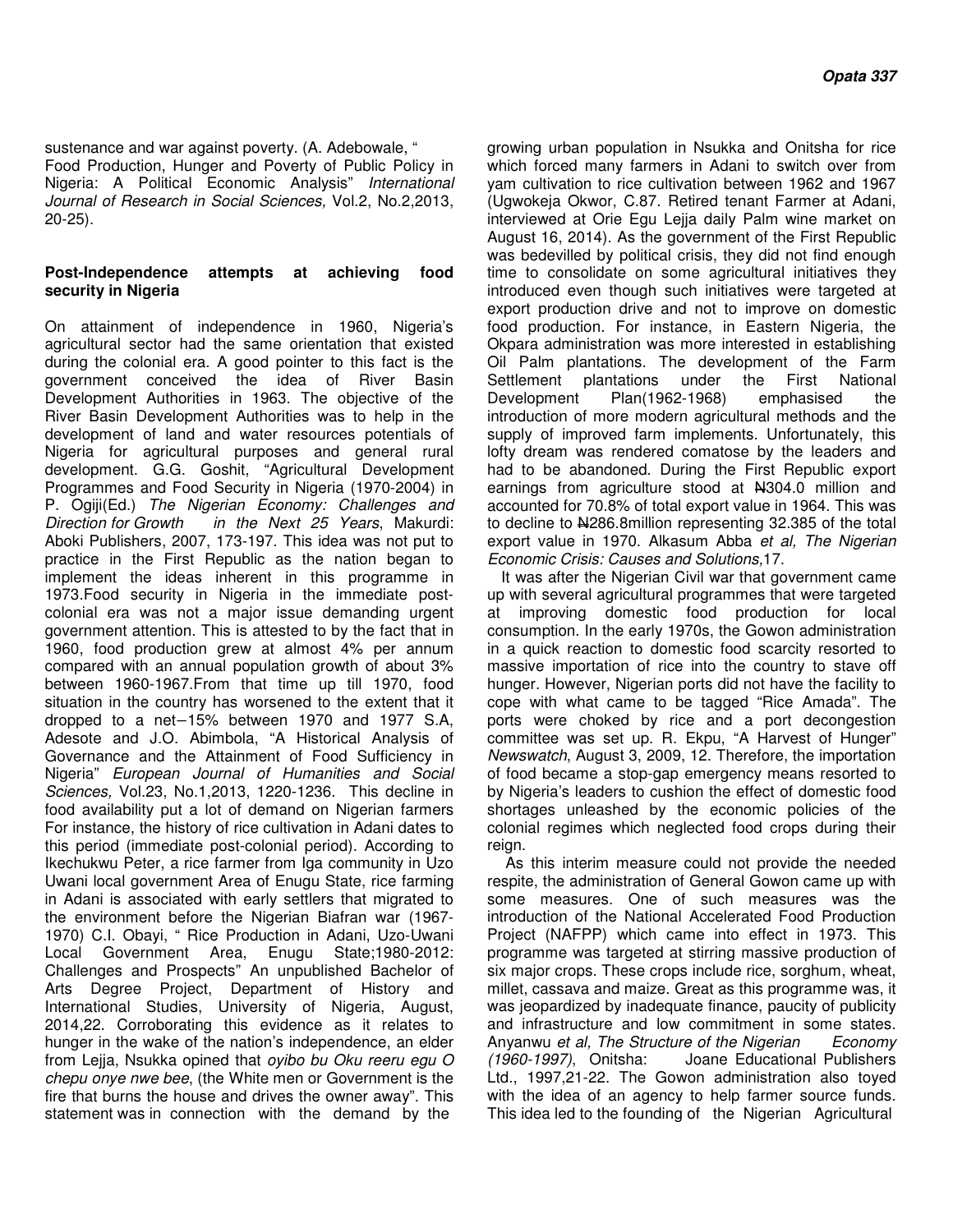and Co-operative Bank (NACB) in 1973. The bank was mandated to ensure that there is a serious improvement in storage facilities and also to promote the marketing of agricultural products. Under the arrangement, the Federal Government through the Central Bank owns 40% of the equity shares of the bank. The bank functioned by providing two forms of credits to farmers. These are the direct-lending to individual farmers and organizations and on-lending to establish institutions mainly state governments and co-operatives bodies against guarantees for on-lending to third parties. By 1995, its total credit was N<sub>3.179.6</sub> million on 68,945 projects with direct lending dominating at 62.4%. Even in the face of what appears to be an impressive record, the quantity of loan granted to small-holder farmers was grossly inadequate. Anyanwu et al, The Structure of the Nigerian Economy (1960-1997), Onitsha: Joanee Educational Publishers Ltd., 1997, 22. Before the Gowon regime could make amends of the deficiencies inherent in their agricultural programmes, it was driven away through a coup d'état. This now paved way for General Obasanjo to carry the burden of the nation's agriculture as his superior; Murtala Mohammed was shot in an aborted coup.

In May I976, the Obasanjo administration began what it christened Operation Feed the Nation, (OFN) which was meant to be a form of agricultural revolution in which every Nigerian was to be engaged in planting. Those who had no plots of land to farm on were encouraged to resort to flower pot farming. However, the programme was doomed from inception. First, it was a hurried political initiative launched midway into the farming season by a regime that was anxious to secure support and legitimacy from urban groups and students. Peasant farmers who are the backbone of food crop production were out of calculation in the original planning of the programme. Little wonder, Nigerian peasant farmers saw the scheme as government and student affair. Also it was not designed to be cost effective. Out of a total of N9.5million earmarked for the scheme in the first year,  $N6.5$  million was spent on wages only. In the final analysis, the programme did not achieve the desired result it had set out to achieve. P.I.Ukase, "Nigeria's Food Security System and Poverty Reduction Policies: Options and Strategies for Sectoral Reforms in the 21<sup>st</sup> Century" in P .Ogiji (Ed.) The Nigerian Economy: Challenges and Direction for Growth in the Next 25 Years, Makurdi: Aboki Publishers, 2007, 198-219. Hence Ray Ekpu literarily baptized the programme "Operation Fool the Nation." R. Ekpu, "A Harvest of Hunger" Newswatch, August 3, 2009, 12.

When Nigerians saw a new democratic regime in 1979, they thought it was going to be *uhuru*, especially as it concerns food availability but that was day dreaming. The Green Revolution which the administration of Shehu Shagari introduced in 1980 was also a failure. As Opata

observed, the programme turned out to be a "Yellow Revolution" as the plants in the nation under the programme did not photosynthesize. C.C. Opata, " Perpetuation of Poverty through Governance in Nigeria, 1979-2007" in E.J. Otagburuagu, Governance in Africa in the  $21^{st}$  Century, Nsukka: Institute of African Studies, University of Nigeria, Nsukka, 2009, 146-152. The failure of the programme could be seen from various angles. First, the nation's food payment bill rose from N1.00 billion in 1979(the year the administration came to power) to  $\text{H1.9}$ billion in 1983. Equally, in the 1980s, the average Nigerian ate 12% of less home-grown food than a decade earlier. O.N. Njoku, Economic History of Nigeria: 19<sup>th</sup> and 20<sup>th</sup> Centuries, Enugu: Magnet Business Publishers, 2001, 218. Also indicative of the failure of the programme is that Nigeria spent nearly A50million yearly in foreign exchange importing vegetable oil. "Gusau Wants Importation of Oil Altered" Daily Times, November 4, 1981, 26. Also in 1979, the country imported over 40million kilograms of milkbased baby foods valued at N58million. This rose to 79 kilograms valued at about 80million in 1981. Alkasum Abba et al, The Nigerian Economic Crisis: Causes and Solutions, 39. (a year after the launch of the programme). A greater criticism levelled against the programme that hinges on why it failed has to do with its extroverted orientation rather than auto centric disposition. V.T. Ojogbanne observes that; this ideology of development is disseminated by transnational and national capitalist interests based in the Western world. It operates through various bilateral and multi-lateral organizations such as the Ford Foundation, USAID, the World Bank and through U.N institutions such as the Food and Agricultural Organization. V.T Ojogbanne cited in P.I. Ukase, "Nigeria's Food Security System and Poverty Reduction Policies: Options and Strategies for Sectoral Reforms in the 21<sup>st</sup> Century" in P.Ogiji (Ed.) Sectoral Reforms in the 21 $\mathrm{^{st}}$ The Nigerian Economy: Challenges and Direction for

 Growth in the Next 25 Years, Makurdi: Aboki Publishers, 2007, 198-219 — what a better way of enthroning a cyclic cycle of asymmetrical dependency.

The succeeding military regime of General Ibrahim Babangida initiated two major agricultural programmes aimed at combating food crisis in Nigeria. Thus in 1986, the regime came up with the Directorate For Food, Roads, and Rural Infrastructure (DFFRI). The programme which was meant to harness all the resources in the rural areas had three major objectives among others. These were provision of food in abundance for the hunger-stricken Nigerians populace, provision of infrastructure like good roads, markets etc to rural dwellers and improve and encourage the production of export crops. As observed by scholars, DFFRI was marred by massive corruption. E.O. Ojo and P.F. Adebayo, " Food Security in Nigeria: An<br>Overview" in European Journal of Sustainable European Journal of Sustainable Development, Vol.1, No.2, 2012, 199-222. The second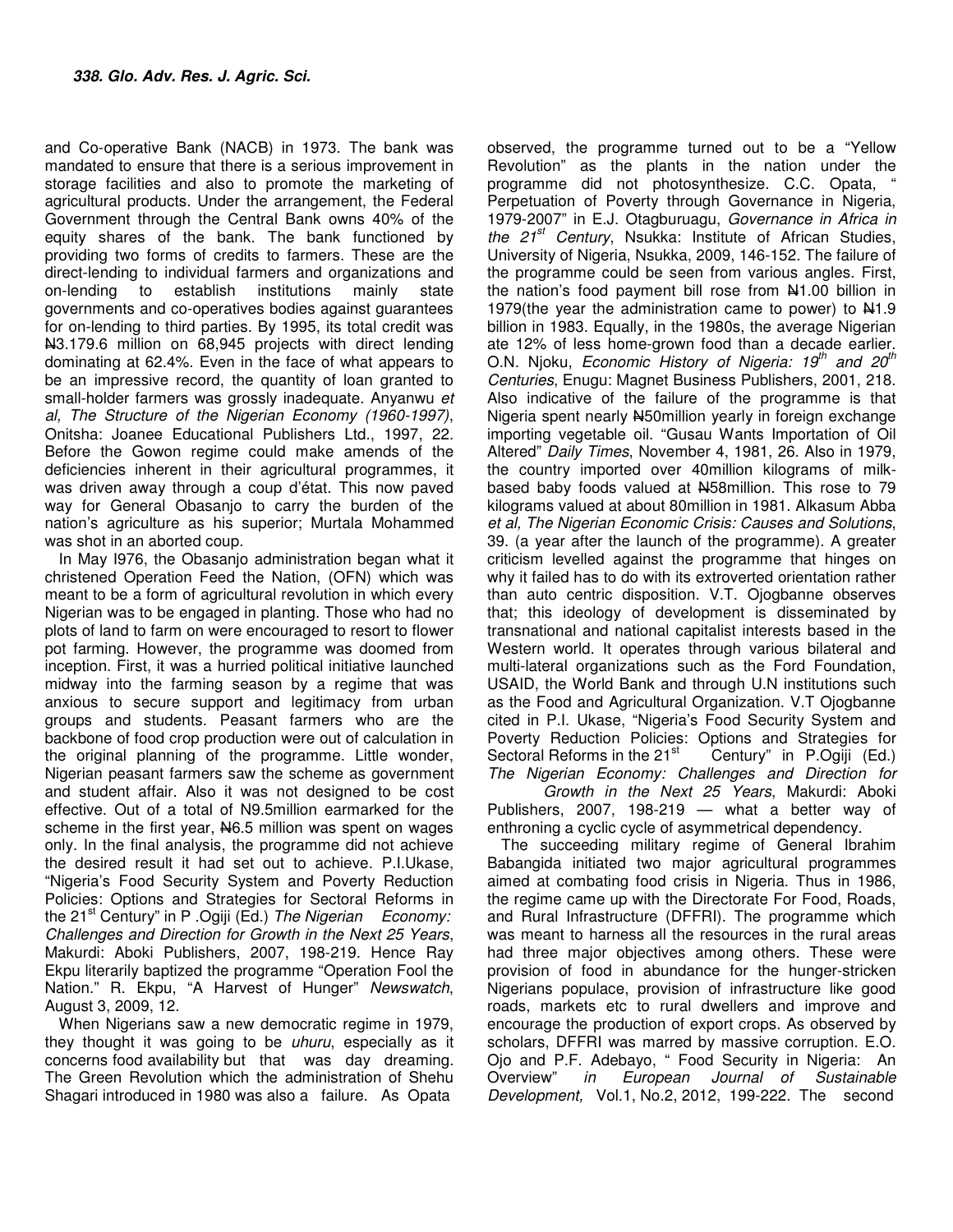agricultural scheme was the National Agricultural Land Development Authority (NALDA) which was established in 1992 with the main objectives of executing a national agricultural land development programme to moderate the chronic problems of low utilization of abundant farm land under which it was to develop 30,000 to 50,000 hectares of land in each state of the federation within a space of two years. As at 1995, NALDA had developed a total of about 16,000 hectares of land out of which 8.1% was cultivated with various crops. However, granted that it helped generating farm land, it "ended up increasing the number of rural poor and increasing rural-urban drift." G.G. Goshit, "Agricultural Development Programmes and Food Security in Nigeria (1970-2004) in P. Ogiji (Ed.) The Nigerian Economy: Challenges and Direction for Growth in the Next 25 Years, Makurdi: Aboki Publishers, 2007, 173-197. On January 18, 1988, General Babangida placed a ban on the exportation of grains, especially maize and sorghum. This ban became necessary in the face of rising cost of grains in the market. For instance, as at October 1987, a tonne of maize sold for N450, but by February 1988, the same quantity sky rocketed to N900. This had a chain effect on other agricultural and industrial sector. For instance, the prices of poultry feed short up. A tonne of chicks mash which sold for  $\frac{111110}{10}$  in October 1987 rose to  $\frac{11210}{100}$ , while the price of growers mash increased from  $N$  740 to  $N$ 900. A crate of 30 eggs which sold at  $\cancel{\text{A}}$  8 in December, 1987 sold for N<sub>12</sub> in January, 1988, whereas the price of an egg rose from 20 kobo to 50 kobo within the same period. Mike Ubani,Stevin Adukwu and Ransome Emenari, "Spectre of Hunger: Starvation imminent as pressure heightens on grains", The African Guardian, March 7, 1988, 12-13.

Other regimes in Nigeria came up with their own schemes to improve food security in Nigeria. For instance the National Acceleration Crops Production Programme (NAICPP) and the Agricultural and Rural Transformation Programme came into effect in 2000. The National Economic Empowerment Development Strategy was launched in 2003, the 2003 Rice initiative and the Cassava initiative of Obasanjo. It suffices to state that even the President Goodluck Jonathan administration is still battling with food insecurity especially as it concerns rice. Nigeria spent \$2.85billion dollars on the importation of food items in 2006. A breakdown of this figure showed that Nigeria imported 36% of its rice need costing \$ 267 million dollars, sugar, 99% costing \$1 billion, wheat 99% totalling \$1 billion dollars and tomatoes 14% costing \$50 million dollars. Fish import is 66% per consumption costing \$500 million dollars. Newswatch, May 5, 2008, 27. In 2011, the Minister for Agriculture and Rural Development, Alhaji Bukar Tijani disclosed that the amount spent on rice importation into the country annually was N350 billion. N. V. Nkah, "Nigeria imports N350bn rice annually". The Economy, Vol.1.No.29, October 31, 2011, 13.

Bemoaning the level of food insecurity in Nigeria, O.N. Njoku in 2014 noted that:

The irony of Nigeria's situation is the parallel existence of food insecurity with available abundant agricultural resources capable of making Nigeria once more food secure and selfreliant. In the 1960s, Nigeria's global shares of some key export crops were as follows: 60% of palm oil; 30% of groundnut; 20-30 % of groundnut oil; and 15% of cocoa. By year 2012, Nigeria's share of each of these was less than 5%. O.N. Njoku, Economic History of Nigeria, 19<sup>th</sup>-21<sup>st</sup> Centuries, Nsukka: Great AP Express Publishers, 2014, 239.

An analysis of Nigeria's quest for food security over the years indicates that it has been a story of minimal successes and huge failures. It therefore becomes imperative that any meaningful interrogation must take into account some of the factors that had jaundiced the search for food security in the nation. One of the prevailing factors that appear to be consistent in hampering all the agricultural programmes that were ostensibly targeted at ensuring food security in Nigeria is lack of commitment. This is evident in the amount of money allocated to the sector in the nation's budget. It is instructive to note that under the first three National Development Plans, the agricultural sector never received up to 10% of the nation's budget as approved by the African Union as a measure towards the attainment of food security during their Maputo meeting held from  $10^{th} - 12^{th}$  July, 2013. These statics will suffice to prove the case of underfunding. Under the first plan, it was allotted 11.6% of the budget but only 9.8% of that was actually released. In the second plan period, it got 9.9% while in the third period it was allocated 7.2%. A. Adebowale, "Food Production, Hunger and Poverty of Public Policy in Nigeria: A Political Economic Analysis" International Journal of Research in Social Sciences, Vol.2, No.2, 2013, 20-25. What was more, even the little budgeted was not properly utilized as those saddled with the implementation are more interested in personal aggrandizement.

Another factor is the use of improper ideas. The idea of encouraging the use of advanced technologies to facilitate increased food production in Nigeria is to say the least not informed by any sound economic judgement. Schumacher always reminds us that small is beautiful. Implicit in this dictum of his is the idea that we should borrow what we can adapt conveniently and help grow and sustain. The idea of replacing local livestock with imported ones that are not adaptable to our environment is a clarion call for the extinction of our own home breed stocks. Equally in the league of the problems militating against food security is the lack of appropriate technology to enhance storage of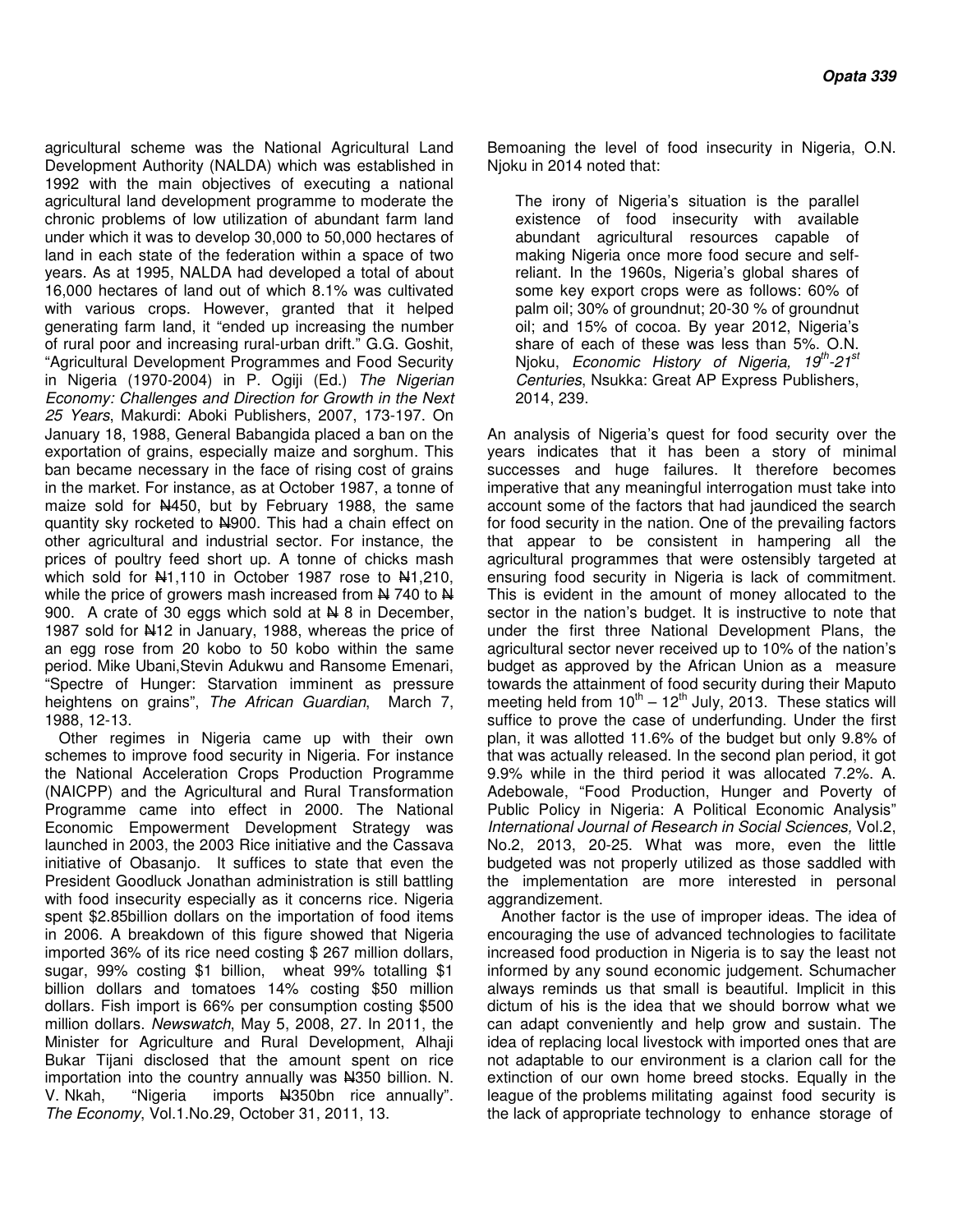available food after harvest. This problem of post- harvest losses which is prevalent in most African state accounted for more than 50% of crop losses in Africa, Nigeria inclusive in 1995. West Africa, 17-23 April, 1995, 577. It is equally apposite to note that poor planning for long term purposes is a major factor in the food insecurity prevalent in the nation. For instance, two major problems confronting food security in Nigeria are flooding and desertification. The estimated number of Nigerian living along the nation's coastline is about 20million which translates into 22.6% of the national population. In a nation where it had been predicted that for 1-m rise of the sea level, more than 3million people are at risk and the number of people to be displaced put at 740,000 for a 0.2-m rise to 3.7 million for a 1-m rise and 10million for a 2-m rise. Awosika, et al, The Impact of Sea Level Rise on the Coastline of Nigeria, Venezuela: Margaritta, 1992, 123-154. The displacement of such a huge number of people means a greater burden on food security as it translates to food insecurity consequent on flooding. Even communities living very far away from Nigeria's major coastlines are not spared this ugly trend. Anambra state appears to be the worst in south-eastern Nigeria with 62 critical erosion sites and 550 active sites. Nnaka community was cut off from the rest of the neighbouring communities in 2008 by flood. Other communities like Ozubulu, Aguleri, Agulu saw economic activities in them halted by erosion within the same period"Environment: Nigeria's Nightmare" Tell, 11 August, 2008, 20 &30.

The problem of desertification appears to be more serious than that of flooding. Experts have postulated that the biological potential of land to grow plants in 10 northern states of the country is diminishing at an alarming rate Environment: Nigeria's Nightmare" Tell, 11 August, 2008, 20 &30. For a region that over 20% of its population depends on farming and animal husbandry, this is an ugly tale. The scourge of desertification have forced Nigeria to loose about 350,000 hectares of arable land to desertification yearly and many families forced to abandon their land. Some joined the league of street beggars in major cities, thus creating more demands on the existing insufficient food. For instance, about 50,000 farmers in 100 villages in Yobe state and 40,000 farmers in Borno state have lost their means of livelihood due to desert encroachment: "Environment: Nigeria's Nightmare" Tell, 11 August, 2008, 20 &30. Even as desertification and flooding are taking their toll on the food production sector of the nation's economy, oil pollution in the oil producing states of the Niger Delta is adding its quota to food insecurity.

Of recent, another dangerous trend has added to food insecurity in Nigeria. This has to do with the level of insecurity in the nation caused by insurgents especially in the northern parts of the country by the Boko Haram sect. People running away from their places of abode do not

carry with them the land them farm in. They rely more on relief agencies.

# **CONCLUSION**

Already, it has been projected that by 2030 food will likely account for the largest share of human consumption in Nigeria. Ife Adedapo, "Economic changes that businesses should explore" The Punch, Thursday, September 18, 2014, 10-11, Nigerians and their government have a serious challenge ahead. Daniel Wit warned that welfare constitute a third objective of modern government and any government be it democratic or dictatorial that makes its citizen go hungry will automatically run into trouble. Daniel Wit, Comparative Political Institutions: A Study of Modern Democratic and Dictatorial System, New York, Holt Rinehart and Winston, 1953, 9. To avoid trouble, Nigeria should take some necessary steps. These include drawing lessons from history of nations like Japan by integrating their traditional technologies into their farming practices rather than jettisoning them. Nigeria should borrow technologies it can handle not those that would turn her into a ready market for advanced nations. Corruption which has made most of the agricultural programmes in Nigeria should be checked through the use of the clergy both traditional, Christian and Islamic and those found guilty of sabotaging food security efforts should be sentenced to life imprisonment and be turned into a farmer throughout his with their period of incarceration. Government should also place a perpetual ban on the importation of any food item that can be manufactured or produced locally to encourage local production. The consumption habit of the urban elite should undergo a reorientation as they are prone to consuming imported food. Land should be mapped out in all the states of the federation and be distributed to genuine farmers who are to plant the crops best situated for such environment. This would encourage the use of comparative advantage in the planting of crops and rearing of animals. The constant war between Fulani nomads and local farmers could be checked through the establishment of grazing reserves. If these measures are taken it would go a long way in fast tracking the food security measures of the present administration as spelt out in its transformation agenda.

It would be trite to state that a generation without regeneration must as a matter of fact suffer some irreversible somersault. Laying the blame of food insecurity in the nation on colonial rule is an escapist approach. A fool at forty they say is a fool forever and Nigeria is over forty as an independent nation. I want to believe that Nigerians are not fools, only we have failed to make the right choice and deliberately at that. This means that some people are eating fat from the nation through this malady of